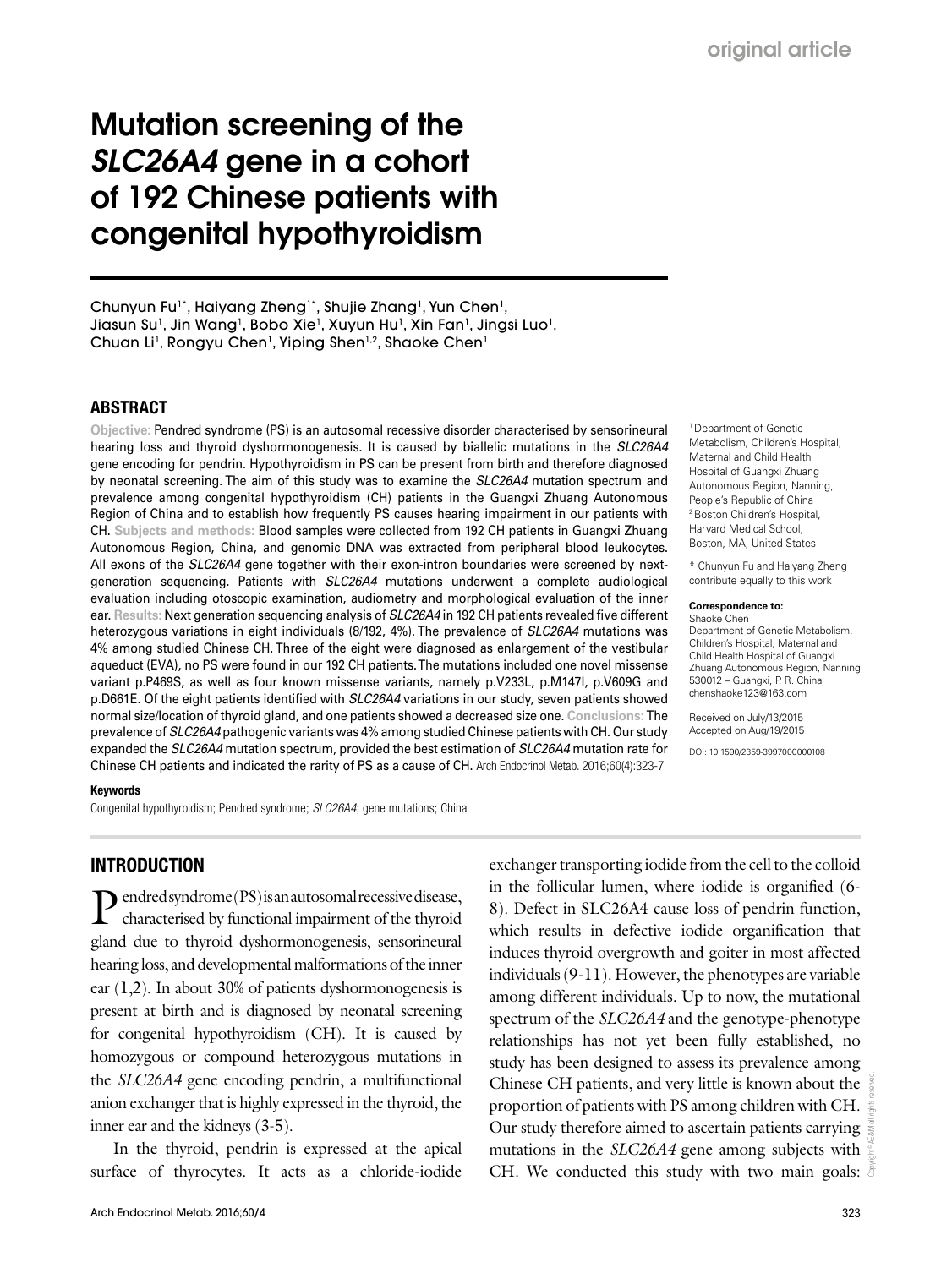(1) to examine the *SLC26A4* mutation spectrum and prevalence among patients with CH in Guangxi Zhuang Autonomous Region, and (2) to assess the incidence of PS in a cohort of subjects with CH.

## SUBJECTS AND METHODS

### **Subjects**

We enrolled 192 CH patients (101 females and 91 males), who were identified through newborn screening among 623,000 newborns in the Guangxi Zhuang Autonomous Region, China, from October 2010 to June 2014. Newborn screening was done with filter paper for CH between 72h and 7 days after birth, blood samples were collected from the heel and TSH level was measured by time-resolved fluorescence assay. Subjects with increased TSH (TSH  $\geq$  8 mIU/l) levels observed during neonatal screening were recalled for further evaluation. Serum TSH and FT4 were determined by electrochemiluminescence assay. Diagnosis of CH is based on elevated TSH levels (TSH  $\geq 10$  mIU/l) and decreased FT4 levels (FT4 < 12 pmol/l). Thyroid ultrasonography was performed during the neonatal period before treatment. The glands outside reference ranges of newborns in our population (right lobe: 1.44  $\pm$  0.22 cm in length, 0.72  $\pm$  0.11 cm in width and  $0.63 \pm 0.09$  cm in thickness; left: 1.44  $\pm$  0.21 cm in length,  $0.70 \pm 0.10$  cm in width and  $0.63 \pm 0.09$  cm in thickness) were regarded as decreased or enlarged (12). The study was approved by the local Medical Ethics Committee. Informed consent was obtained from the parents of the patients.

### Mutation detection and audiological evaluation

Peripheral venous blood samples were collected from the patients. Genomic DNA was extracted from peripheral blood leukocytes using QIAamp DNA Blood Mini Kit (Qiagen, Germany) according to the manufacturer's protocol. All exons of *SLC26A4* with their flanking intronic regions were amplified in a 50 μL reaction mixture containing 100-250 ng of genomic DNA, 1× Taq Buffer with 50 mM of KCl, 2.5 mM of MgCl, 200 μM of dNTP, 1 unit of Taq DNA polymerase (Fermentas, USA), and 20 pmol of forward and reverse primers were prepared. Thirty cycles of amplification were carried out with a standard PCR protocol. PCR products were purified using QIA quick PCR purification kit (Qiagen, Germany)

following the manufacturer's instructions. The purified PCR products were sequenced using Illumina MiSeq (Illumina, USA). The Illumina Amplicon Viewer was used for data analysis, and the SnpEff was used for variant annotation. Patients with *SLC26A4* mutations underwent a complete audiological evaluation including otoscopic examination and audiometry. Morphological evaluation of the inner ear was investigated by highresolution CT of temporal bones in coronal and axial planes. Enlargement of the vestibular aqueduct (EVA) was defined as a vestibular aqueduct diameter exceeding 1.5 mm at the midpoint between the posterior cranial fossa and the vestibule of the inner ear.

## RESULTS

Next generation sequencing analysis of *SLC26A4* in 192 CH patients revealed five different heterozygous variations in eight individuals (8/192, 4%). The prevalence of *SLC26A4* variants was 4% among studied Chinese patients with CH. The variants included one novel missense variant p.P469S, as well as four known missense mutations, namely p.V233L, p.M147I, p.V609G and p.D661E. All variants were confirmed by Sanger sequencing (Figure 1). Polyphen and Mutation taster predicted that the novel variation would have deleterious effects, by damaging the SLC26A4 protein. Additionally, the variant was not seen in normal population in the database of dbSNP, ESP or 1000 genomes. DNAMAN software was then used to carry out multiple sequence alignment of the SLC26A4 family protein from the following species: *Homo sapiens*, *Mus musculus*, *Rattus norvegicus*, *Canis lupus familiaris* and *Sus scrofa*. The p.P469S variation was found to be located in highly conserved region of SLC26A4. Those all suggesting that the amino acid substitution might be pathologic mutation.

The clinical features and laboratory test results are summarized in the Table 1. All patients were born at fullterm to unrelated parents and diagnosed with CH by newborn screening. All patients with *SLC26A4* variants underwent a complete audiological evaluation. Three of eight patients were diagnosed as EVA with moderate to severe hearing problems. As for thyroid morphology, seven of the eight patients showed normal size/location of thyroid gland. Ultrasonography showed Patient 7 with decreased size of thyroid gland (right lobe: 1.1  $\times$  0.6  $\times$  0.5 cm; left: 1.1  $\times$  0.6  $\times$  0.5 cm). No PS was diagnosed in our cohort of 192 CH patients.

Copyright© AE&M all rights reserved.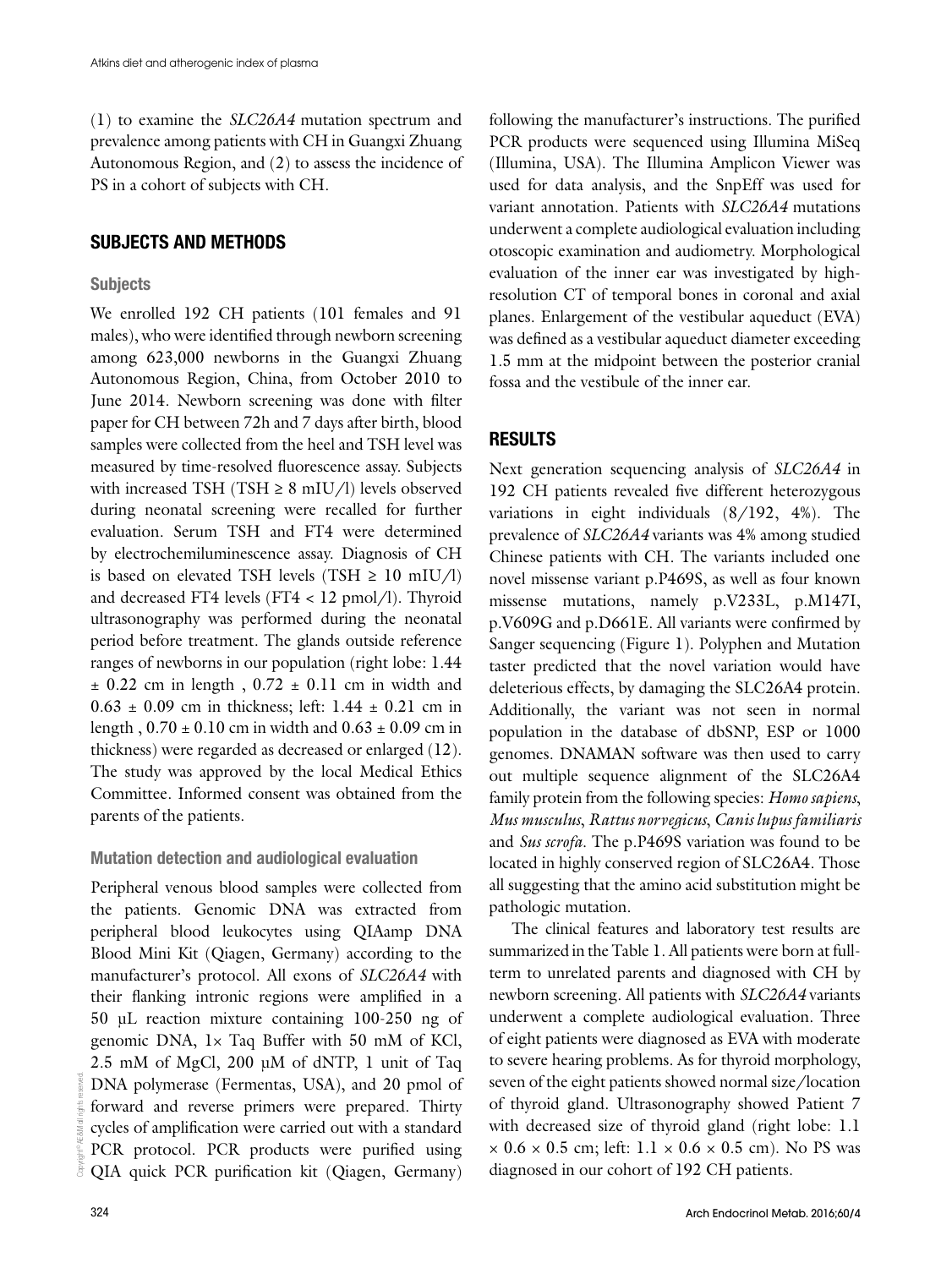

Figure 1. Mutations in *SLC26A4* in patients with CH. Figures (P1-P8) showed different sequences in identified eight affected individuals. P1, P2 showed the same *SLC26A4* heterozygous mutation p.V233L. P3, P4 showed the same *SLC26A4* heterozygous mutation p.P469S. P5, P6 showed heterozygous mutations p.M147I and p.V609G, respectively. P7, P8 showed the same *SLC26A4* heterozygous mutation p.D661E.

| <b>Patient</b> | <b>Sex</b> | Age*<br>(year) | Weight* (kg)<br>centile    | Length* $(cm)$<br>centile   | TSH*<br>(m U/I) | $FT4*$<br>(pmol/l) | Initial dose of<br>$L-T4(\mu g/kg/$<br>day) | <b>Thyroid</b><br>morphology | <b>SLC26A4</b><br>variations | <b>Clinical</b><br>phenotype |
|----------------|------------|----------------|----------------------------|-----------------------------|-----------------|--------------------|---------------------------------------------|------------------------------|------------------------------|------------------------------|
|                | Male       | <b>NS</b>      | 3<br>$(10^{th} - 25^{th})$ | 50<br>$(25th-50th)$         | 43              | 10                 | 6.3                                         | Normal                       | p.V233L(het)                 | $CH + EVA$                   |
| $\overline{2}$ | Female     | <b>NS</b>      | 3.2<br>$(25th-5th)$        | 50<br>$(50th-75th)$         | >100            | 3.67               | 11.6                                        | Normal                       | p.V233L(het)                 | <b>CH</b>                    |
| 3              | Male       | <b>NS</b>      | 3.8<br>$(75^{th}-90^{th})$ | 51<br>$(50th-75th)$         | >100            | 5.57               | 8.6                                         | Normal                       | p.P469S(het)                 | $CH + EVA$                   |
| 4              | Male       | <b>NS</b>      | 3.45<br>$(50th - 75th)$    | 50<br>$(25th-50th)$         | >100            | 2.22               | 13.5                                        | Normal                       | p.P469S(het)                 | $CH + EVA$                   |
| 5              | Male       | <b>NS</b>      | 3.15<br>$(25th-50th)$      | 50<br>$(25th-50th)$         | >100            | 2.41               | 9.0                                         | Normal                       | $p.M147$ l(het)              | <b>CH</b>                    |
| 6              | Female     | <b>NS</b>      | 2.7<br>$(3th - 10th)$      | 49<br>$(25th-50th)$         | >100            | 8.5                | 13.0                                        | Normal                       | p.V609G(het)                 | <b>CH</b>                    |
| $\overline{7}$ | Female     | <b>NS</b>      | 3.02<br>$(25th-50th)$      | 50<br>$(50^{th} - 75^{th})$ | >100            | 1.13               | 12.8                                        | Decreased                    | p.D661E(het)                 | CH                           |
| 8              | Male       | <b>NS</b>      | 3.1<br>$(25th-50th)$       | 50<br>$(25th-50th)$         | 11              | 10                 | 6.0                                         | Normal                       | p.D661E(het)                 | <b>CH</b>                    |

Table 1. Clinical features, laboratory results and *SLC26A4* gene mutations in eight patients

\* Age, weight, length, TSH, FT4 at diagnosis.

NS: newborn screening.

Copyright© AE&M all rights reserved.

Copyright® AE&M all rights reserved.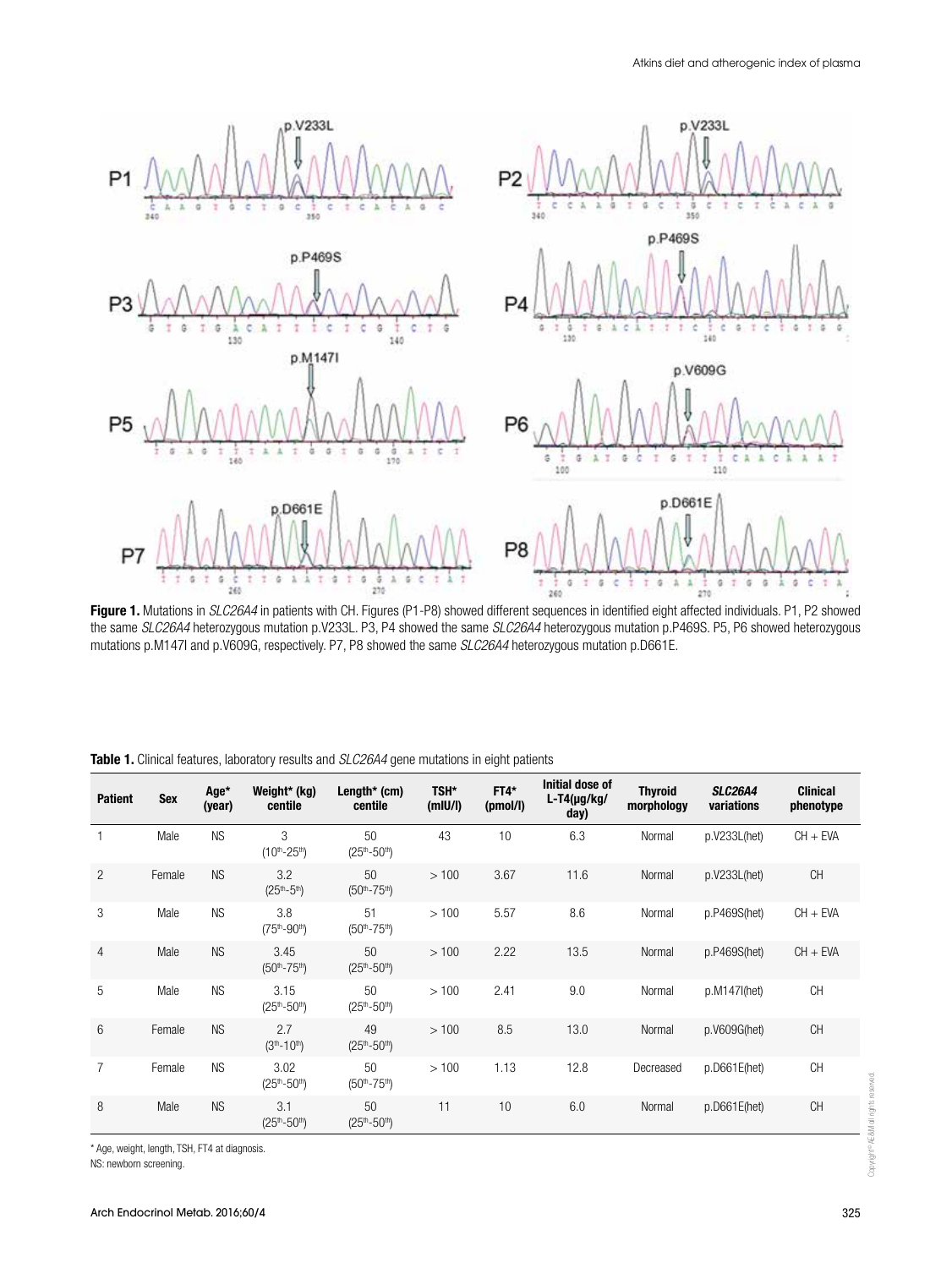#### **DISCUSSION**

CH is a common endocrine disorder with prevalence ranging from 1:2000 to 1:4000 newborns (13,14). Iodine deficiency is still the major cause of neonate hypothyroidism worldwide (15,16), and the prevalence was reported to be 2.09% in Guangxi Zhuang Autonomous Region (17). Apart from iodine deficiency, the sporadic CH cases can be caused by mutations in a variety of genes including *SLC26A4* (13,18).

In this study, we conducted the largest *SLC26A4* gene mutation screening so far in CH patients. All the patients were initially identified by newborn screening and subsequently confirmed with re-evaluation. The result of our study revealed five different heterozygous variations in eight individuals (8/192, 4%). The prevalence of *SLC26A4* mutations was 4% among CH patients in Guangxi Zhuang Autonomous Region, China.

PS is an autosomal recessive disorder which is caused by biallelic mutations in the *SLC26A4* gene. The *SLC26A4* mutation leads to the development of a variable clinical spectrum of hearing loss due to inner-ear malformation as an EVA or mondini cochlea associated with goiter and in some cases CH. A combination of three parameters was suggested to define and diagnose PS (11,19): (i) sensorineural deafness with bilateral EVA; (ii) thyroid abnormality comprising goiter and/ or hypothyroidism and/or a positive perchlorate discharge test; (iii) biallelic *SLC26A4* mutations. In our study, we found eight patients with CH had monoallelic *SLC26A4* mutations and three of them had EVA. No PS was diagnosed in our 192 CH patients. Up to now, the pathogenic role of monoallelic *SLC26A4* mutations remains unclear. Although both biallelic and monoallelic *SLC26A4* mutations were associated with EVA, we cannot exclude the possibility that the second allele of the *SLC26A4* gene was carrying a mutation, which would not have been identified if located in an intronic or regulatory sequence.

In the same way, patients with monoallelic *SLC26A4* mutations have a very low risk for developing a CH. However, we cannot exclude the possibility that the second mutation has not been identified. Or it was caused by other CH associated gene mutations or environmental factors.

PS is characterized by sensorineural deafness and goiter. Goiter was part of the initial description of PS but is not now considered a constant feature (20-22). In countries with a high iodine intake, goiter development and thyroid dysfunction are usually not seen in patients

with biallelic mutations in the *SLC26A4* gene (11). In some cases, thyroid hypoplasia can also be found in patients with biallelic *SLC26A4* mutations (23). In this study, thyroid ultrasound showed seven of the eight patients with *SLC26A4* heterozygous variations had normal size/location of thyroid gland, and the other one had decreased thyroid gland.

Up to now, the *SLC26A4* genotype-phenotype relationships has not yet been fully established, the variability of the phenotypes were observed in different mutations of *SLC26A4*, even in the same mutation among members of the same family. In our study, patients 1-2 shared the same heterozygous mutation (p.V233L), but the clinical phenotypes such as TSH levels, hearing test varied greatly. Variable phenotypes are presumed to be caused by 1) other genetic factors such as gene mutations or modifier genes; 2) individual differences or stochastic phenomena, and 3) environmental factors (iodine uptake, nutrition etc.).

In conclusion, we conducted the largest *SLC26A4* mutation screening for a cohort of patients with CH in Guangxi Zhuang Autonomous Region, China. We identified *SLC26A4* heterozygous pathogenic variant in eight of 192 cases (4%). Three of the eight were diagnosed as EVA, no PS were found in our 192 CH patients. our results indicate the rarity of PS as a cause of CH. We reported one novel *SLC26A4* pathogenic variant (p.P469S), our study expanded the *SLC26A4* mutation spectrum and provided the best estimation of *SLC26A4* mutation rate for Chinese CH patients.

Acknowledgments: this study was supported by the National Natural Science Foundation of China (81260126), Key Projects of Guangxi Health Department (2012025) and Guangxi Natural Science Foundation Program (2012GXNSFAA053174).

Disclosure: no potential conflict of interest relevant to this article was reported.

#### **REFERENCES**

- 1. Park MK, Sagong B, Lee JD, Bae SH, Lee B, Choi KS, et al. A1555G homoplasmic mutation from A1555G heteroplasmic mother with Pendred syndrome. Int J Pediatr Otorhinolaryngol. 2014;78(11):1996-9.
- 2. Huang CJ, Lei TH, Chang WL, Tu TY, Shiao AS, Chiu CY, et al. A Novel mutation in the SLC26A4 gene in a Chinese family with Pendred syndrome. Int J Pediatr Otorhinolaryngol. 2013;77(9):1495-9.
- 3. Chen J, Wei Q, Yao J, Qian X, Dai Y, Yang Y, et al. Identification of two heterozygous deafness mutations in SLC26A4 (PDS) in a Chinese family with two siblings. Int J Audiol. 2013;52(2):134-8.
- 4. Sagong B, Seok JH, Kwon TJ, Kim UK, Lee SH, Lee KY. A novel insertion-induced frameshift mutation of the SLC26A4 gene in a Korean family with Pendred syndrome. Gene. 2012;508(1):135-9.

Copyright© AE&M all rights reserved.